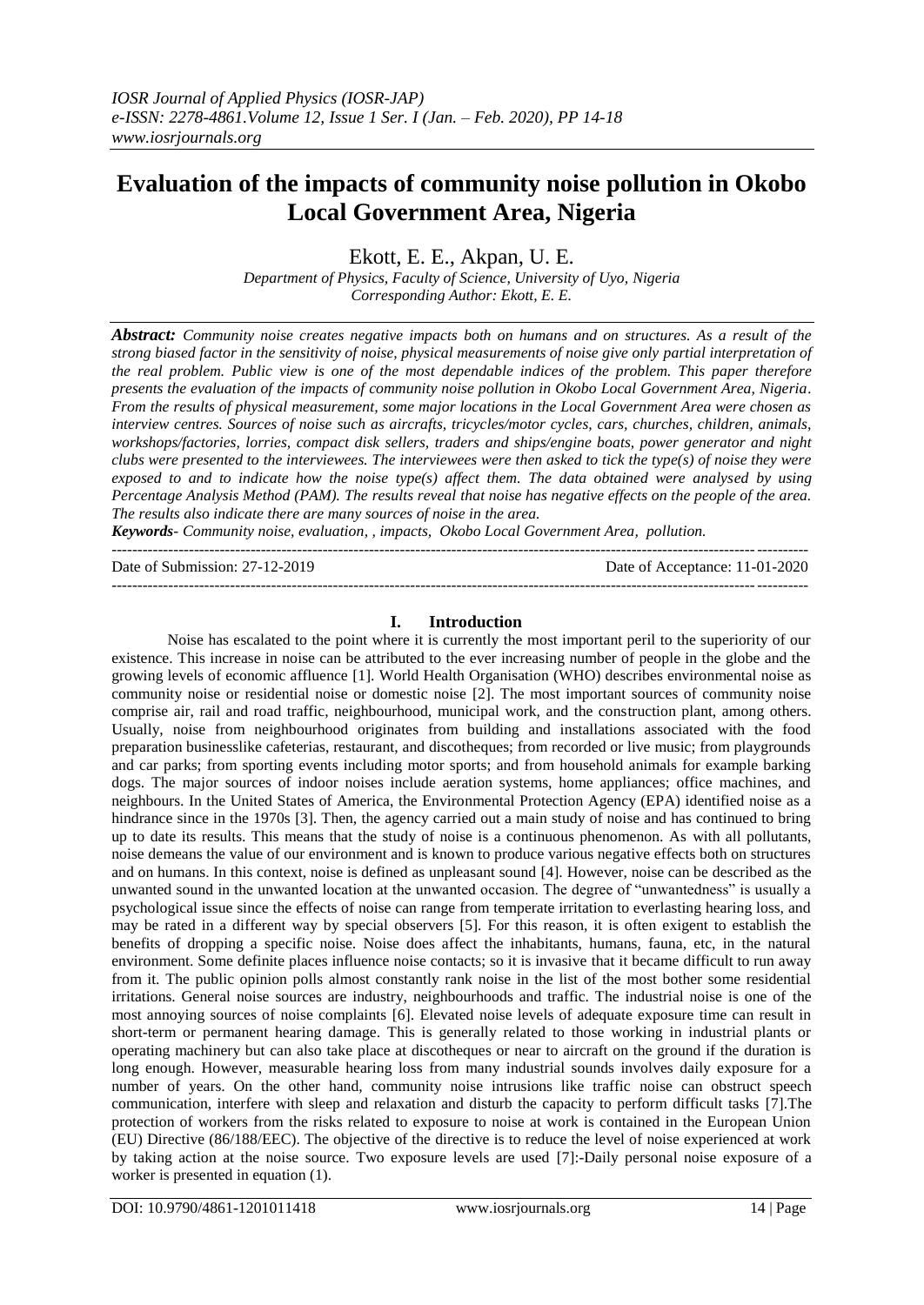$$
L_{EP,d} = L_{Aeq}, T_c + 10 \log_{10} \frac{T_c}{T_0}
$$
  
\nwhere,  
\n
$$
L_{Aeq}, T_c = 10 \log_{10} {\frac{1}{T_c} \int_0^{T_c} \left[ \frac{P(t)_{A}}{P(0)} \right]^2 dt}
$$
  
\n
$$
T_c = \text{ daily duration of a worker's exposure to noise.}
$$
  
\n
$$
T_0 = 8h
$$
  
\n
$$
P_A = A - weighted instantaneous sound pressure in Pascal (Pa)
$$
  
\n-Weekly average of the daily values,  $L_{EP,w}$  is presented in equation (3).  
\n
$$
L_{EP,w} = 10 \log_{10} {\frac{1}{5} \sum_{k=1}^{m} 10^{0.1(L_{EP,d})K}}
$$

where,  $(L_{\text{End}})_k$  = the values of  $L_{\text{EP,d}}$  for each of the m working days in the week being considered. The EU directive specifies that when the daily exposure level exceeds 85 dBA, the worker is to be advised of the risks and trained to use ear protectors. If the daily exposure level exceeds 90 dBA, a programme to reduce levels should be put in place. The British Columbia Work's Compensation Board (WCB) has set 85 dB as its highest tolerant level in the work place. Above this limit hearing protection should be used. It states that the threshold of pain is attained at 120 dB and it classifies 140 dB as excessive hazard level. WHO safety noise levels are similar while EPA of Nigeria tends to have even a stricter standard of 70 dB as a maximum safe level of noise in work place. They gave the safe level around home to be  $50 - 55$  dB [8]. Researchers have shown that constant noise above 55 dBA causes serious annoyance and above 50 dBA moderate annoyance at home [9]. In a non-work place and for health and safety purposes, 55 dBA is set as a safety noise level for outside and 45 dBA inside. Hospital and school permissible levels of noise are 35 dBA [2]. In Britain, the current and advanced Ministry of Agriculture regulations established in January 2002 state that propane cannons can be no closer than 150 metres from residential areas, and 100 metres from other kinds of noise makers. These machines generate noise at levels between 115 and 130 dB. At 100 meters the noise generated is above 80 dB, and greater than 75 dB at 150 metres, which is much greater than specified safe levels for around the residence. In fact, beyond 80 dB is near to the level at which ear protection should be used [3]. Noise beyond harmless levels leads to numerous health impacts which include high blood pressure, annoyance, sleep loss, stress, hearing impairment, loss of productivity and the ability to concentrate, among others.A study by [10] shows that sleep interference by noise causes great annoyance to many people. A study by [11] shows that sleep is an important modulator of cardiovascular function. Intermittent or impulsive noises are particularly disturbing. Because of differences between locations and people, it is not easy to establish the level of noise which will not cause sleep interference [12]; [7]. When work does not involve spoken communication it is taxing to determine the impacts of levels of noise on performance. High noise levels may reduce the accuracy of the work being undertaken rather than the quantity. Steady noises appear to have little effect on work performance unless the A-weighted noise level exceeds about 90 dB [13]. However, irregular noises, such as bangs or clicks, may interfere with performance at lower noise levels. Consequently, it is desirable to remove such features from the background noise. In 1993, a study carried out by Cornell University indicated that children exposed to noise during classes experienced problem with various cognitive developmental delays in addition to words discrimination. Specifically, the writing learning mutilation called dysgraphic is usually related to stress on environment during classes [14]; [15]. Studies show that excessive noise can cause hearing impairment, that certain levels and types of noise can cause heart attack, that body tissue resonances can be adversely affected by noise and that noise generally causes discomfort and annoyance to people exposed to it [16]. In addition, the consequence of elevated levels of noise on small children has been found to be related to physical health damage [17]. According to a WHO task group, in the day levels of noise of below 50 dBA outdoors generate moderate bother in the residence [18].

Noise has been connected to vital cardiovascular health risks. In 1999, the WHO drew a conclusion that the existing evidence shown predicted a weak relationship between hypertension and long term exposure to noise beyond 67 – 70 dBA [19]. More current studies have recommended that noise levels of 50 dB(A) at night may also increase the risks of myocardial infarction by constantly enhancing production of cortisol [20]. Researches on the noise impacts on children in the classroom show strong association between speech intelligibility and problems with absence of self-confidence, fatigue, irritation, uncertainty and concentration, among others [14]; [21; [15]. Fairly characteristic road levels of noise are adequate to reduce arterial blood flow and cause elevated blood pressures; in this situation it seems that a specific part of the populace is more vulnerable to vasoconstriction. This may occur because the noise bother leads to high adrenaline intensity to activate vasoconstriction (a reduction of the blood vessels) or separately through reactions from medical stress. Additional impacts of elevated levels of sound are high rate of vertigo fatigue, stomach ulcer and headaches.Exposure to unpleasant sound is considered to be predominantly insidious when it takes place at the range of 15 - 60 days after conception, when central nervous system and the main internal organs are developed. Soon after, developmental effects take place as vasoconstriction in the mother decreases flow of blood and therefore nutrition and oxygen to the foetus. Reduced weights at birth and high sound level were also related to reduced levels of certain hormone in the mother. These hormones are assumed to be a good sign of protein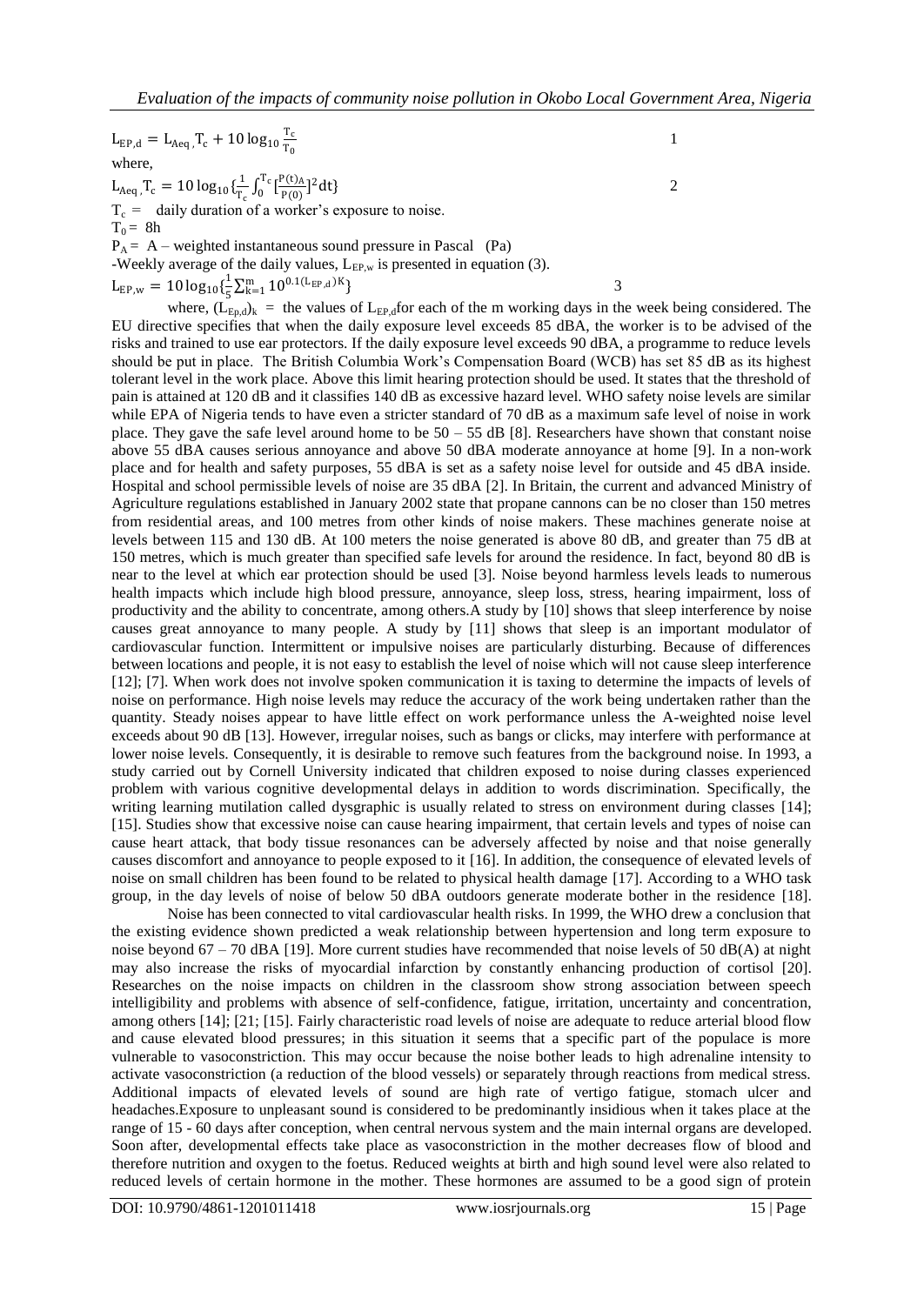production and to have an effect on the growth of the foetus. As birth approaches, the difference between the hormones levels of the pregnant women in boisterous against quiet areas increases. Children residing in boisterous areas have been found to possess high intensity of nervous tension induced hormones and high blood pressures. Studies also proposed that when pregnant women are exposed to 76.5 dBA noise of airplane, a little decline in birth weight takes place [20]. Also, noise has adverse effects on children's cognition and health [22]; [23]; [24]. According to Sontag, Lesser W. of the Fels Research Institute (as stated in the pamphlet authored by the United States Environmental Protection Agency in 1978); "there is ample evidence that environment has a role in shaping the physique, behaviour and function of animals including man from conception and not merely from birth. The foetus is capable of perceiving sounds and responding to them by motor activity and cardiac rate change".Exposure to high noise levels for a short period of time can result in a temporary loss of hearing (temporary threshold shift) which may last for several hours depending on the duration and noise level. A ringing in the ears (tinnitus) may also occur. Repeated exposure to high sound pressure levels may result in permanent hearing damage (permanent threshold shift). Permanent hearing damage can occur before the individual becomes aware of difficulties in communication. However, sounds that do not result in temporary hearing loss after two to eight hours of exposure tend not to produce permanent hearing loss if continued longer [6]. Population studies have recommended associations between noise and mental-health indicators, such as mental-hospital admission rates, rating of well-being, the use of psychoactive drugs and sleeping pills, and symptom profiles. The elderly, children, and those with underlying dejection may be mostly exposed to these sound effects because they may lack sufficient surviving methods. Children in boisterous vicinities find noise annoying and report a reduced value of life [15]. The analysis [1] was carried out in six cities in Nigeria. The cities included Lagos, Ibadan, Port Harcourt, Enugu, Kaduna and Calabar and it was concluded that the major source of noise that bothers people most is the traffic. It was reported that cars top the list of the sources of noise that people are exposed to in the Port Harcourt survey, averaging 92% with 81% bothered by it. Lorries come next with corresponding 90% and 65% while trains have 90% exposed to their noise with 42% bothered by it. Noise levels greater than 80 dB are connected with both increase in destructive behaviour and decrease in behaviour useful to others. This simply means that the study of noise is very necessary so as to create awareness on the adverse effect of noise on the environment. In this research work, the impacts of community noise on people in Okobo Local Government Area, Nigeria shall be carried out.

#### **II. Materials and Methods**

Noise level measurements were made around people's offices and homes by using the sound level meter (SLM), model WensnWS1361. Based on the results of the physical measurements, some major locations in the area were chosen as interview centres. A heard and bothered questionnaire was developed for the interview. Different sources of noise included in the questionnaire were aircrafts (AC), tricycles/motor cycles (T/MC), cars (CA), churches (CH), children (CD), animals (AN), workshops/factories (WKS/FAC), lorries (LO), compact disk sellers (CDS), traders (TD) and ships/engine boats (S/EB), power generator (PG) and night clubs (NC). Then, a series of interviews of different sectors of the population of the area was conducted. The idea was to have an insight into what types of sources people identify as noise and how they are bothered or adversely affected by these. This addressed the impact of noise on environment. Therefore, interviewees were asked to tick the type(s) of noise they were exposed to and to indicate how the noise type(s) affect them. In this Area, 142 copies of the questionnaire were distributed but 134 copies of it were collected. Nine (9) out of the 134 were wrongly filled while 125 copies of it were used. These were stratified to reflect the heavy noise areas. Then the Percentage Analysis Method (PAM) was used.

| The results are presented on Table 1 and Figure 1.                                |               |            |
|-----------------------------------------------------------------------------------|---------------|------------|
| Table 3.1: Response on noise bothers survey in Okobo Local Government Area (2018) |               |            |
| Noise Source                                                                      | $\frac{0}{0}$ | % Bothered |
|                                                                                   | Heard         |            |
| AC                                                                                | 63            | 61         |
| AN                                                                                | 62            | 40         |
| CA.                                                                               | 80            | 68         |
| <b>CH</b>                                                                         | 71            | 70         |
| CD                                                                                | 85            | 50         |
| <b>CDS</b>                                                                        | 82            | 78         |
| LO.                                                                               | 76            | 55         |
| TD                                                                                | 86            | 63         |
| T/M                                                                               | 90            | 66         |
| NC.                                                                               | 36            | 34         |
| PG                                                                                | 82            | 74         |
| S/EB                                                                              | 48            | 38         |
| WKS/FAC                                                                           | 22            | 20         |

#### **III. Results and Discussion**

DOI: 10.9790/4861-1201011418 www.iosrjournals.org 16 | Page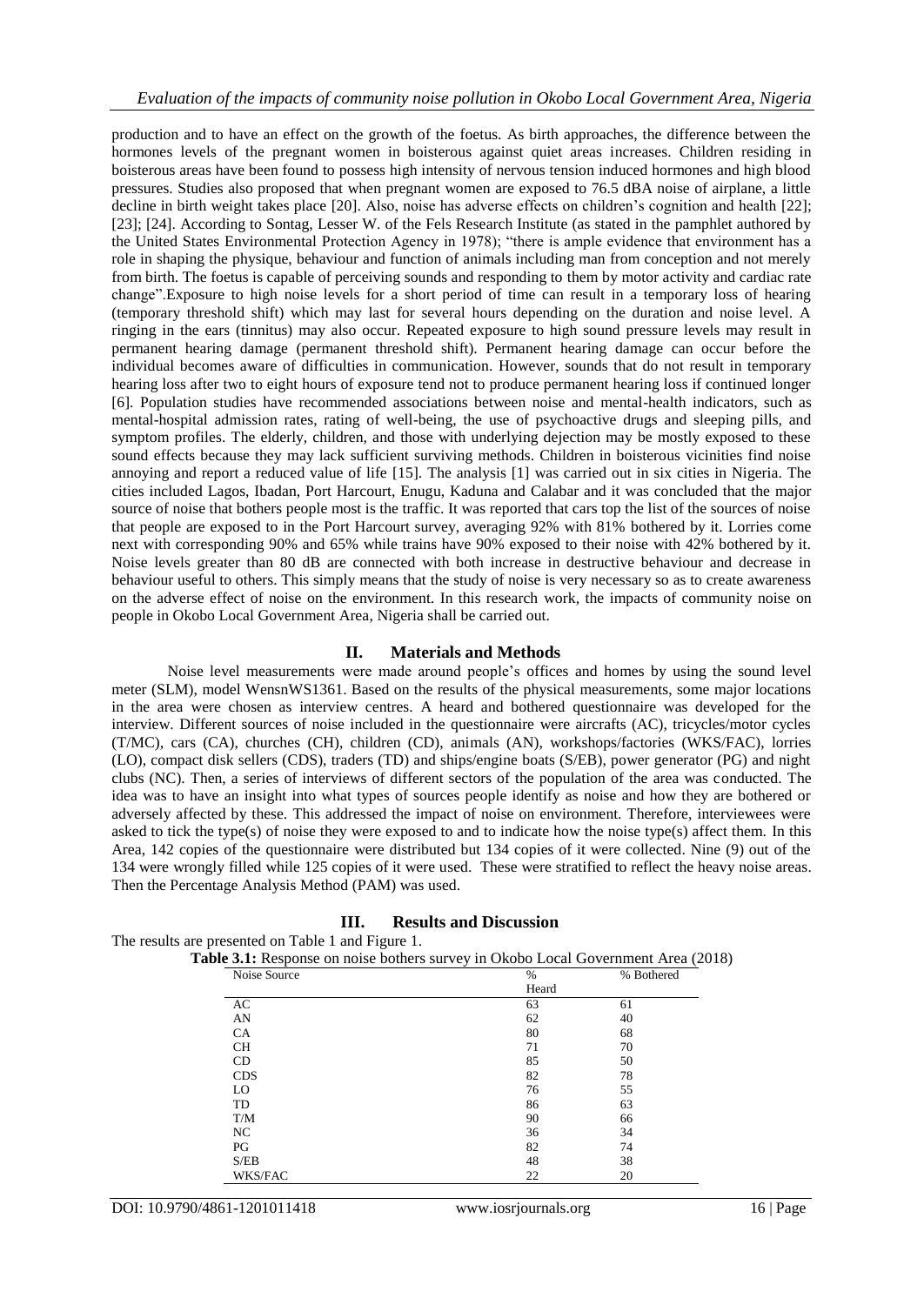

**Figure 3.1:** Response on noise bothers survey in Okobo Local Government Area

#### **3.1 Survey of noise bother in Okobo Local Government Area**

The results of the social survey in Okobo Local Government Area, as presented in Table 3.1 and Fig. 3.1, show that 63% of those interviewed were exposed to aircraft noise and 61% were bothered by it. In this survey, the percentages of respondent heard and bothered by the noise of aircrafts are mostly farmers and those who are doing business around the airport area. This is because during the field work, it was observed that the Akwa Ibom international airport is located a far distance from the residential areas. Animal noise bothered 40% of the respondents. Noise of cars was heard by 80 % of the respondents while 68% were bothered by it. Church noise was heard by 71% of those interviewed while only 1% was not bothered by it. Noise of churches ranks third in the list of noise sources that bother the people in Okobo Local Government Area. Children noise bothered 50% of the respondents while 85% were exposed to it. Children are the third in the list of noise source heard.

It is shown that noise of compact disk sellers bothered 78% of the 85% exposed to it. In Okobo, compact disk seller noise bothered the people most. The result is not unexpected. Compact disk sellers always play music at very high levels in order to attract customers. Some are using cars to advertise their goods (that is mobile music vendors). Lorry noise bothered only 55% of the 76% exposed to it. Trader noise comes second in the list of noise sources heard with 86% of those interviewed while 62% were bothered by it. Tricycle/motor cycle noise was heard by 90% of the respondents while only 66% were bothered by it. Night club noise bothered 34% of the 36% exposed to it. Noise of power generators was heard by 82% of the respondents and 74% were bothered by it. Noise of ships/engine boats was heard by 48% of the respondents and 38% were bothered by it, while noise of workshops/factories bothered 20% of the 22% exposed to it.

In Okobo however, noise of compact disk sellers bother the people most, while they are being exposed to tricycle/motor cycle noise most. This result is in line with many earlier studies [3]. The only difference here is that instead of the traffic, noise of compact disk sellers bothers the people most. This result can be due to the fact that many people are dealing on compact disk selling and there are less number of cars in the area.

#### **IV. Conclusion**

It is concluded from the findings that noise creates adverse impact on the people in Okobo Local Government Area, Nigeria. Hence, there are many sources of noise in the area.

### **Acknowledgement**

We wish to thank all those who assisted us during this research work.